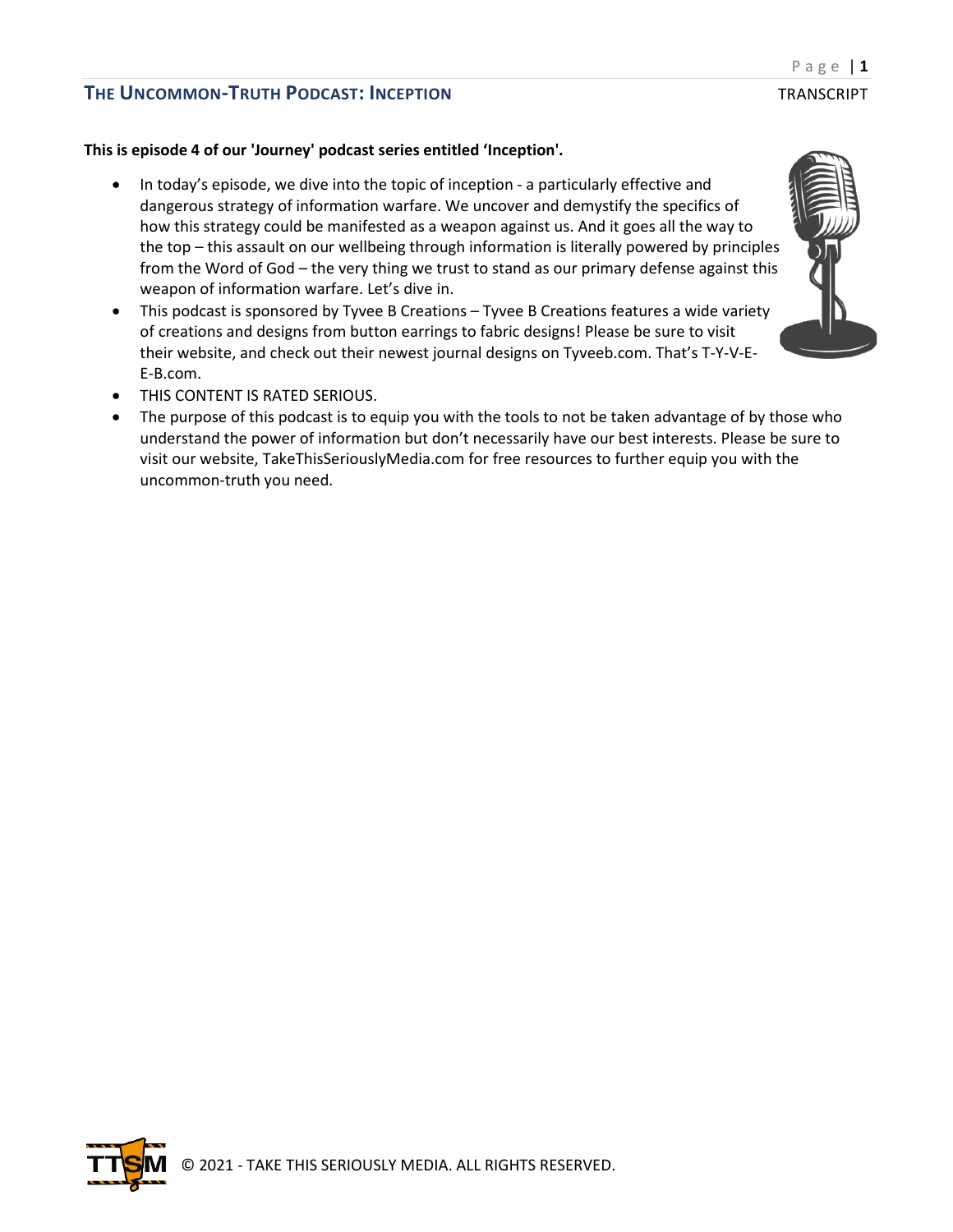#### **Information is fundamental to our very existence.**

- This is true even at the molecular level.
- Think about our DNA; our genetic code.
- It is a digital information system defining the entire lifespan of millions of species; and specifying our characteristic traits and features.
- Through genetics, information is transferred through each generation preserving lineage and heritage.
- But in terms of knowledge, our grasp of information is literally what allows us to function as human beings.
- From infancy through adulthood, we rely upon it and would not be able to survive without it.
- But here's the thing.
- Those who know best the power of information know that it can also be used against us.
- And because of the way in which we learn, human beings are particularly vulnerable.
- Like building a house, our brain automatically designates certain pieces of information as foundational; and any newly acquired information uses that foundation to build upon.
- This foundational knowledge, called empirical knowledge, holds a special place in our heart because we use it as a reference point for whenever we encounter new information.
- This means we're emotionally attached to what we hold as empirically true.
- And it is THIS emotional attachment that those engaging in information warfare are counting on.
- Someone with malicious intent could implant their own contrived version of empirical reality into an individual and leverage that emotional attachment; especially in their decision making.
- That is, they could 'plant' a seed of information in, say, a child while they're developing their sense of empirical reality; and in the course of time that seed planted becomes foundational as empirical truth to them, commanding an emotional attachment that can be used against them.
- Think about it.
- If an enemy could devise a weapon...
- A weapon that could create a true believer in their cause…
- A weapon that could turn people with conscious free will into people who consciously and freely choose to defend and support an agenda not of their own…
- A weapon that could cause those people to even be willing to lay down their lives for the cause of their enemy…
- A weapon that could cause people to kill others while thinking they're doing God service…
- Then this weapon deserves a hard look.
- We're talking about the weapon of inception.
- When used effectively, this weapon has proven capable of predisposing the majority to serve the special interests of a few.
- It has proven capable of manipulating the masses without their conscious knowledge or consent.
- And it has proven capable of motivating and procuring the creation of an anti-God population.

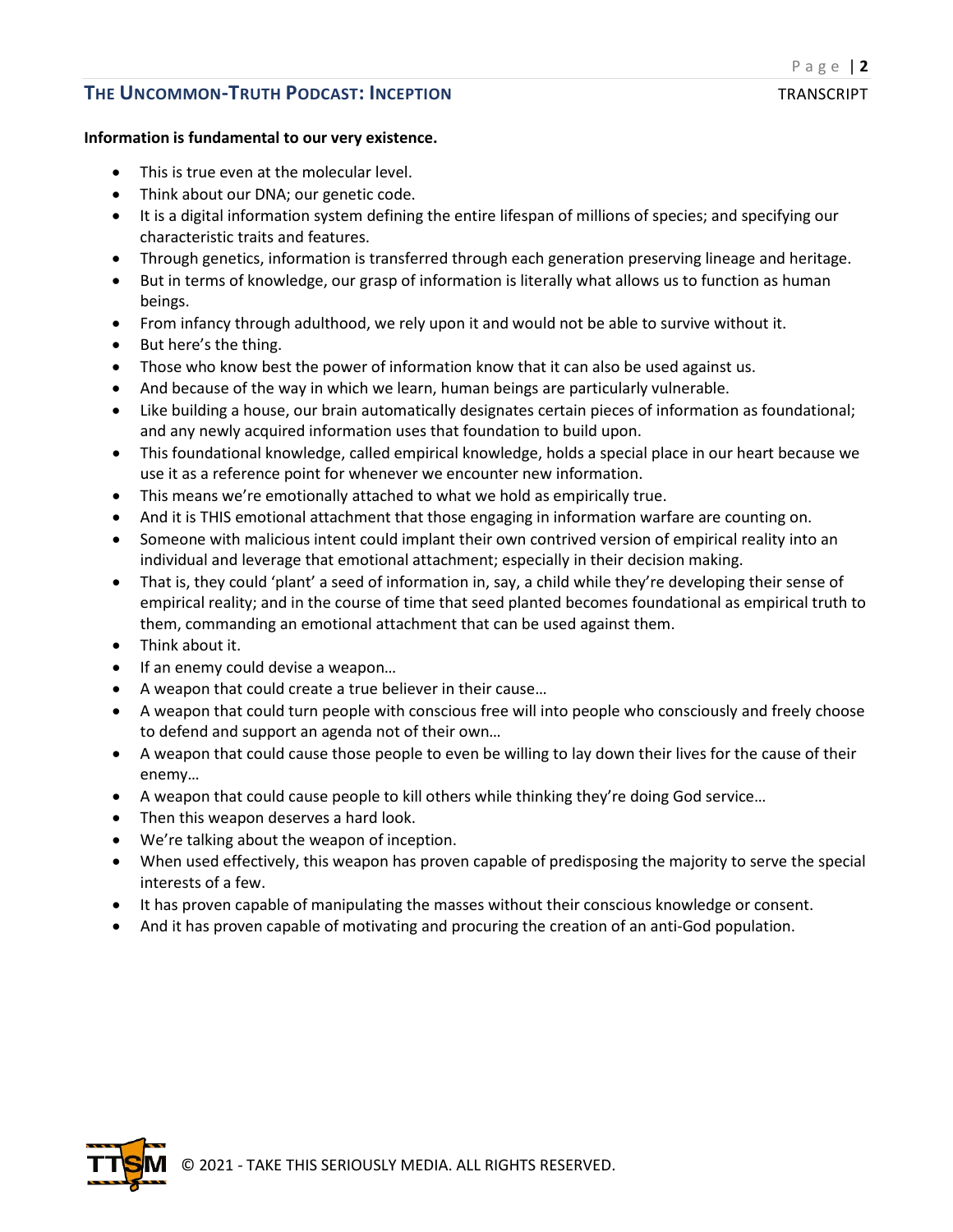### **What exactly is inception?**

- The Merriam-Webster dictionary defines inception as follows: "an act, process, or instance of beginning".
- But inception is more than that; especially from the perspective of information warfare.
- So this definition is not exactly what we're looking for.
- What we do know is, the word inception is similar to deception and conception in that they all derive from the same root word… 'concept'.
- And, we know that a 'concept' is simply a thought or idea; so this means each of these three words: conception, deception, and inception must all have something to do with a thought or an idea.
- Now we're getting somewhere.
- So let's go down the list.
- A concept is a thought or idea.
- 'Conception' is the process of forming a new concept.
- 'Deception' is causing someone to believe a false concept.
- And that leaves us with 'inception'.
- If you think about it, the word 'indoctrination' is very similar to inception; in that it carries the prefix 'in' at the beginning and derives from a root word (which in this case is 'doctrine').
- The prefix 'in' of indoctrination can be deduced to indicate the planting of a doctrine into an individual.
- So it would make sense that the prefix 'in' of the word 'inception' works exactly the same way.
- And based on this, we now have a definition for inception: which is the planting of a pre-existing concept into an individual's thought process with or without their knowledge or consent.
- And under the right conditions, these planted concepts can be cultivated over time through the confirmation of external signals; causing the creation of empirical truth.
- Successfully executed, inception causes the individual to hold a strong emotional, irrationally biased connection to thoughts or ideas that are completely artificial and contrived by someone else.
- Consequently, the person becomes willing to persist at length to defend the merits of these implanted concepts regardless of whether or not those concepts can withstand the scrutiny of solid opposing evidence.
- But here's the thing: the engine that powers inception is based literally on principles from the Word of God.
- The Holy Scripture is explicit it clearly states that since the time of Noah and the flood, and while the earth remains, seedtime and harvest will never cease.
- And inception is all about planting the seed of a concept that is intended to grow into a harvest within an individual's thought process.
- It may take time and cultivation, but it is guaranteed to lead to a harvest according to scripture.
- And once that harvest is produced, it's difficult to impossible to successfully deprogram an individual taken emotionally by concepts wrought by inception, and unplug them from the matrix.

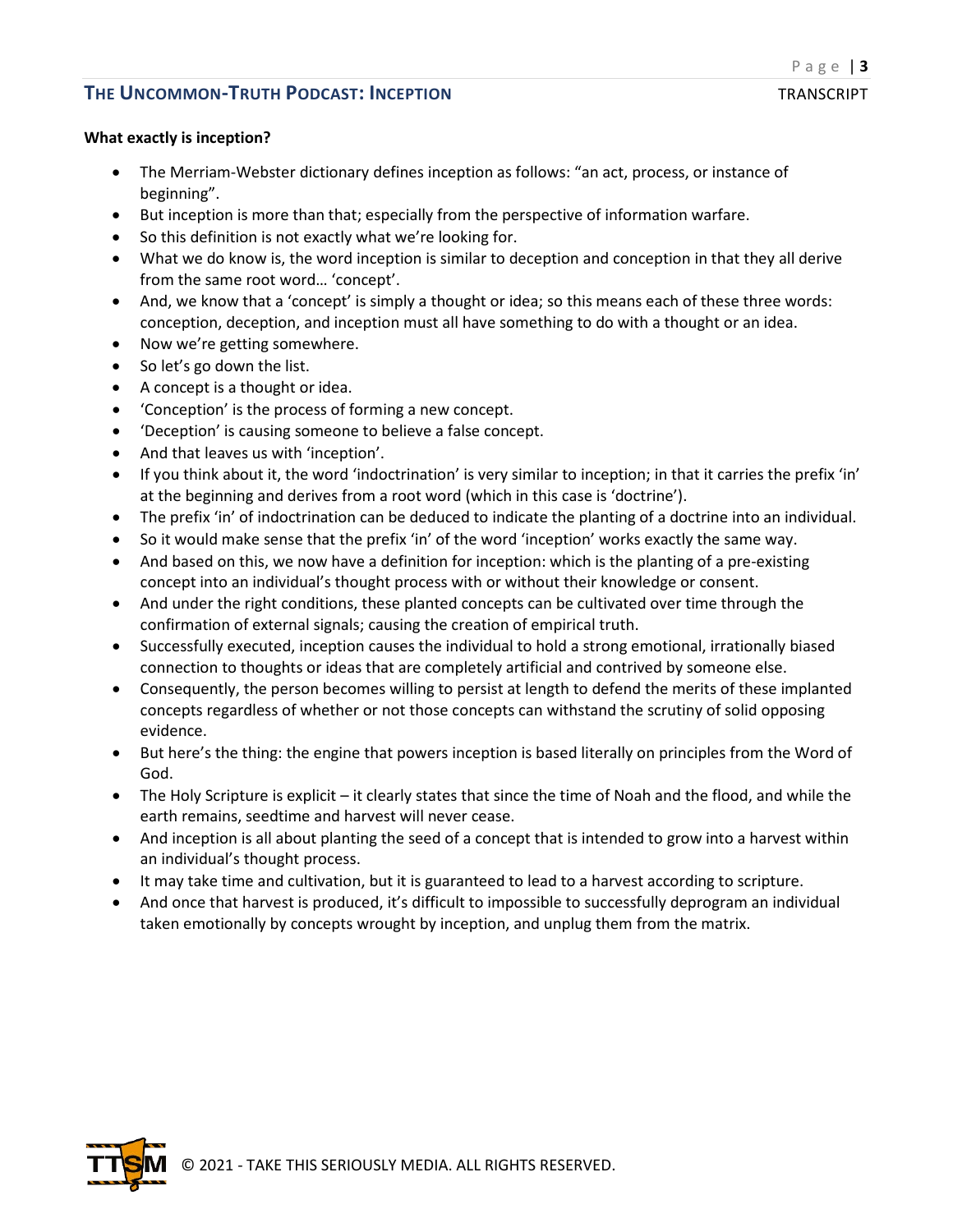### **So what about you?**

- Do you believe there's a possibility that you could have been a victim of inception at some point?
- Let's put this to the test. I'll start with a few easy questions first.
- What comes to your mind when I say 'solar system'?
- Does an image of the planetary model magically appear consisting of nine spheres traveling in a circular orbit around the sun?
- Do you remember being tested on your ability to recite facts about the solar system in your science courses at school?
- Does the high number of Hollywood films referencing outer space and the solar system in their movie plots serve to confirm that the solar system is an accurate model?
- Do you seem to have an inclination to perhaps criticize or even ridicule anyone who mentions the words 'flat earth'?
- Does the solar system represent something that you hold to as empirical truth?
- Now I'll ask the hard questions.
- How did the concept of the solar system become part of your thought process, and where did you first encounter it?
- Was it a logical conclusion drawn through your observation of the world around you, or was it rather something that originated solely from a school textbook?
- Considering your observations, have you ever noticed how the sun's rays on a cloudy day shine in a downward triangular fashion?
- Doesn't that jive more with a flat earth model where a relatively small localized light source shines on a larger land area beneath it; as in a light source from a street lamp onto the road?
- Also, consider what you know about the seven days of creation in the Word of God do you think that the solar system is an important enough detail to at least be mentioned?
- And for those of us who believe the Word of God to be absolutely true, how do you reconcile the concept of the solar system with what's recorded in the account of creation – where the sun and moon are described as cycling above the earth opposed to the earth traveling around the sun?
- Do you find it difficult to acknowledge the merits of any opposing arguments to the solar system model?
- If you answered yes to most or all of the easy questions, and found it difficult to answer some of the hard questions, chances are you have been victimized by information warfare through the weapon of inception.

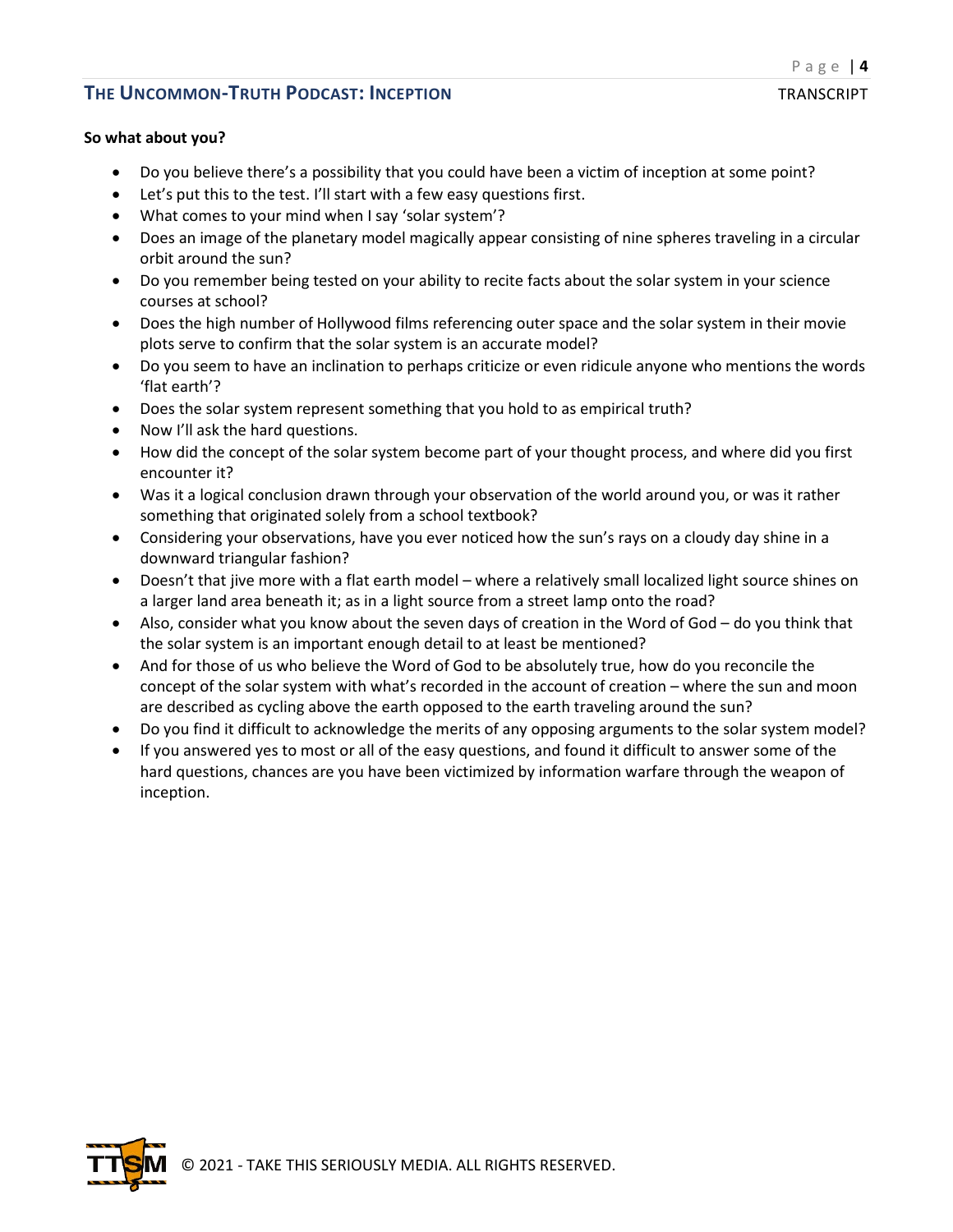### **What is our defense against the weapon of inception?**

- Unfortunately, the answer is not that simple.
- Remember, this is information warfare.
- Similar to sowing and reaping, information itself is fundamental to our existence; as well as fundamental to our ability to function in life.
- That's why the negative effects of inception can be so detrimental and lasting.
- Believe it or not, however, the Word of God anticipates the weapon of inception against us.
- In the Holy Scriptures, Jesus Himself; or by His Hebrew given name, Yeshua Ha Mashiach, gives us the parable of the wheat and the tares.
- It's recorded in Matthew 13 starting at verse 24 for your reference, but it is summarized as follows.
- The Kingdom of Heaven is like a man sowing seeds of wheat in a field.
- But while he slept, an enemy came and sowed his own seeds; which were weeds or tares, in the same field.
- After a while, the wheat sprang up, but along with the wheat, the tares sprang up also.
- The servants of the man who sowed the wheat questioned how those tares got there, and the man's response was unequivocal. He said, "an enemy has done this".
- So the servants asked the obvious question: should they go and gather up the tares to get rid of them?
- And the response of the man who sowed the wheat was interesting.
- He said no; gathering them would do more harm than good.
- Rather, let them grow together until harvest time; he will give the reapers instructions on how to separate the wheat from the tares.
- So let's decode this parable.
- First of all we're talking about the Kingdom of Heaven, which means God sees in His mind's eye certain intentions for mankind.
- Next, the man sowing the wheat represents God, the field represents you, and the enemy sowing the tares obviously represents the devil; or the system of darkness that contests God's pure intentions for mankind.
- Further, the seeds represent information; and obviously the seeds of wheat represent pure information concepts, while the seeds of the tares represent impure information concepts.
- Further still, the field offers no resistance to receiving tares.
- That is, from it's standpoint, new information is information none the less, whether it be tare or wheat.
- So when the tares are cultivated and grow to become empirical truth to the person, the emotional attachment to those tares is very real.
- Therefore it's not wise for a person driven by zeal and attempt to fix someone's problem, entering into an argument or debate, and criticizing or discrediting what they believe to be true.
- This would do more harm than good.
- It's best to allow the tares to coexist with the wheat and trust God to properly remove the weeds of bad information from the field at harvest time.
- If you're like me, you are probably guilty of trying the get someone to 'see the light'; and to help someone understand how wrong they are – even to the point of arguing.
- But the parable is clear we who believe we have the answer are free to coexist and present our perspective, but must allow God to open the eyes of others who we perceive are cultivating bad information.
- Remember, there's more at stake than simply 'being right'.